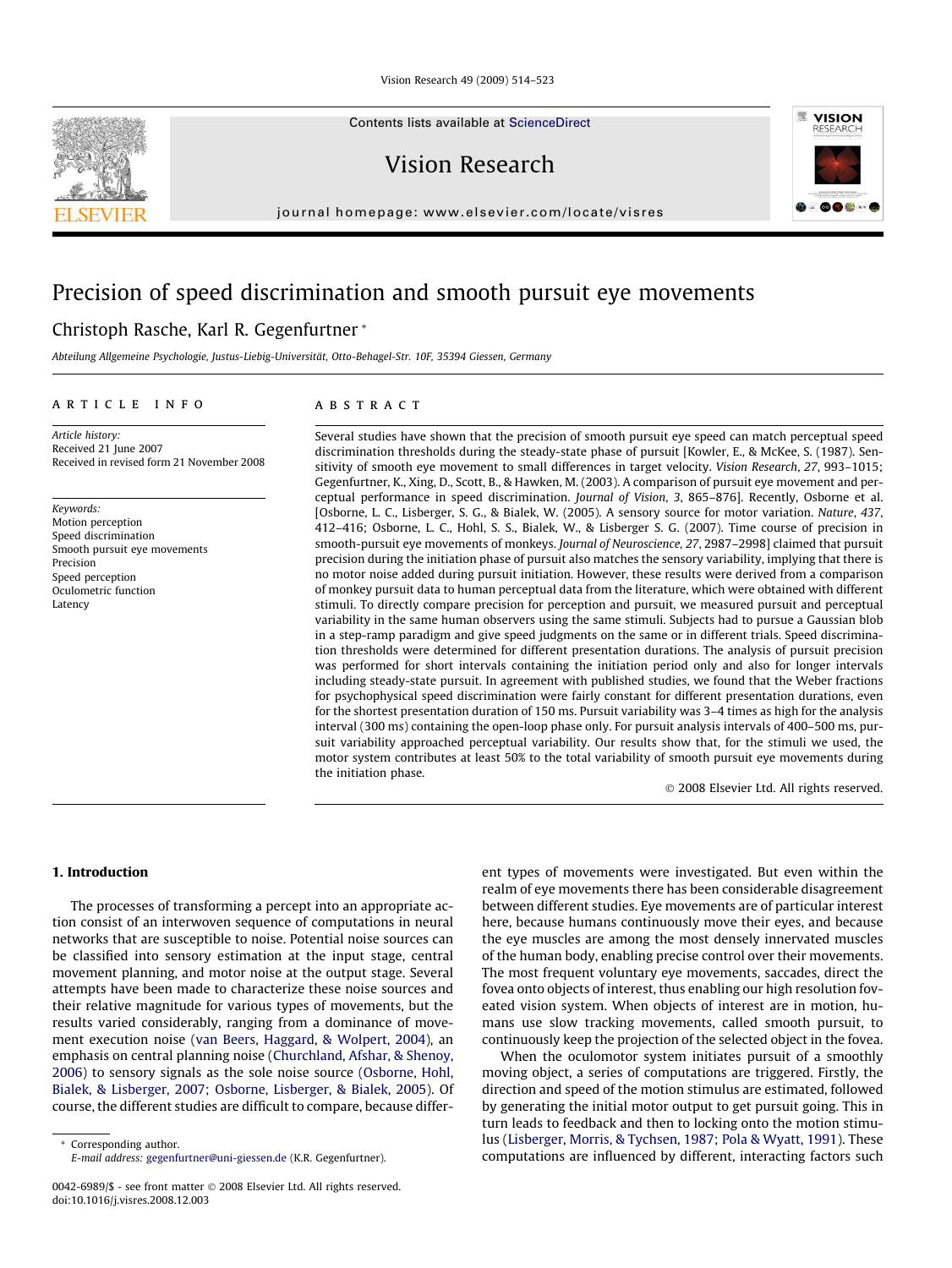as the visual stimulus parameters ([Braun, Pracejus, & Gegenfurt](#page-8-0)[ner, 2006; Braun et al., 2008; Carl & Gellman, 1987; Hawken &](#page-8-0) [Gegenfurtner, 2001; Lisberger & Westbrook, 1985; Spering, Kerzel,](#page-8-0) [Braun, Hawken, & Gegenfurtner, 2005](#page-8-0)), cognitive expectations ([Kowler & Steinman, 1981](#page-8-0)), or the noise existent in the neural substrate ([Kowler & McKee, 1987; Stone & Krauzlis, 2003\)](#page-8-0). Therefore, each single smooth pursuit movement shows a deviation from a hypothetically optimal, noise-free motor response (e.g. [Harris &](#page-8-0) [Wolpert, 1998](#page-8-0)). To characterize the quality of such a smooth pursuit movement, early investigations concentrated on describing pursuit by determining latency, acceleration and average gain. More recently, some investigations have focused on the precision of pursuit by analyzing the variability across trials and comparing it to perceptual measures of variability [\(Gegenfurtner, Xing, Scott,](#page-8-0) [& Hawken, 2003; Kowler & McKee, 1987; Stone & Krauzlis, 2003\)](#page-8-0). By characterizing variability one can determine the relationship between the precision of sensory coding and the precision of the smooth pursuit response. For that purpose [Kowler and McKee](#page-8-0) [\(1987\)](#page-8-0) introduced ''oculomotor difference thresholds", which is a way of expressing the degree of precision analogous to the use of perceptual difference thresholds.

[Kowler and McKee \(1987\)](#page-8-0) found that speed discrimination thresholds and steady-state pursuit precision were identical over a large range of conditions. However, they also observed that ''[...] there is precise sensory information about the velocity of the target, which is available for perceptual judgments of velocity, but which is not reflected in the early portion of smooth pursuit [...]" [\(Kowler & McKee, 1987, p. 1012](#page-8-0)). Thus, given the precise perceptual signal, one possible explanation is that the motor generation of the initial pursuit movement is noisy, but that the amount of noise gradually decreases due to the benefit of feedback. In the study of pursuit precision, the early, open-loop phase is of particular interest, that is the first approximate 120 milliseconds after the onset of the eye movement (e.g. [Lisberger & Westbrook,](#page-8-0) [1985; Priebe, Churchland, & Lisberger, 2001; Tychsen & Lisberger,](#page-8-0) [1986; Wyatt & Pola, 1983\)](#page-8-0). During this initiation period, the pursuit system has not received feedback from its internal analysis yet. The precision of the pursuit system should therefore reflect the combination of a sensory contribution and an initial motor contribution. Recently, Osborne and colleagues ([Osborne et al.,](#page-8-0) [2005, 2007\)](#page-8-0) have investigated the early phase of pursuit in particular, to disentangle the contributions of these two potential noise sources. They argue that the dominant noise source resides in sensory encoding and that the contribution of motor noise is negligible. This viewpoint, which is supported by the recent computational work by [Medina and Lisberger \(2007\),](#page-8-0) stands in contrast with the conclusions drawn by [Kowler and McKee \(1987\).](#page-8-0)

There are quite a number of differences between these two studies, which could have led to the differences in results and conclusions. Most importantly, [Kowler and McKee \(1987\)](#page-8-0) investigated slow speeds (<5 deg/s) only and compared pursuit and perception on different sets of trials. [Osborne et al. \(2005, 2007\)](#page-8-0) measured pursuit precision for monkeys and only at speeds above 10 deg/s. They compared their results to existing data on speed discrimination, which were obtained with human subjects and different stimuli [\(De Bruyn & Orban, 1988\)](#page-8-0). Therefore, we decided to resolve some of these issues by measuring pursuit and perceptual precision using the same stimuli and the same human observers.

## 2. Methods

## 2.1. Equipment

Subjects were seated in a dimly lit room facing a Sony Triniton F-900 23" monitor with a refresh rate of 100 Hz. At a viewing dis-

tance of 92 cm, the active screen area subtended 29 deg of visual angle in the horizontal direction, and 19 deg vertical on the subject's retina. The screen was viewed binocularly. The subject's head was fixed in place using a bite bar made of dental medical material, two support points at the forehead, and two additional support points at the back of the head. Eye movements of the right eye were recorded using a Dual Purkinje Image Eye Tracker (Fourward Technologies Generation 6.1, Buena Vista, VA; [Crane & Steele,](#page-8-0) [1978\)](#page-8-0). The analog eye position signal was sampled at a frequency of 500 Hz.

# 2.2. Subjects

The three subjects (DB, CB, NL) were between 24 and 47 years of age and all female. All subjects had normal visual acuity or were slightly myopic. The myope performed the experiments without her optical corrections. Two of the subjects (CB, NL) were naïve with respect to the experiment. Subjects had varying degree of experience with pursuit tasks (much, moderate and none for DB, CB and NL, respectively).

# 2.3. Stimuli

The motion stimulus consisted of a Gaussian blob with a standard deviation of 0.5 deg moving horizontally across the display using a step-ramp paradigm [\(Rashbass, 1961](#page-8-0)). At the beginning of each trial a small red fixation spot was presented for a duration that randomly varied between 500 and 1000 ms. When the fixation spot disappeared, the Gaussian blob appeared to the left or right of fixation position and started to move in opposite direction crossing the center of the screen. The direction of motion was randomly chosen on each trial. The initial step of the Gaussian blob was chosen individually for each subject and condition to prevent initial saccades.

# 2.4. Experiments

Three different experiments were carried out:

- 1) Pursuit-only: the subjects were asked to fixate the red central fixation spot initially and then to follow the Gaussian blob with their eyes as precisely as possible. Five different motion speeds were used, 8.25, 9.625, 11.0, 12.375, 13.75 deg/s  $(s_1, \ldots, s_5)$ . Ten sessions of 200 trials each were carried out.
- 2) Psych: in addition to performing pursuit with the same motion speeds as in the pursuit-only, the subject was asked to give a psychophysical speed discrimination at the completion of each trial: The subject had to judge whether the speed was faster or slower than a standard motion speed (11.0 deg/s). This standard speed was presented 10 times at the beginning of each session, and then throughout the session randomly every 10th trial on average. Trials on which the standard speed was presented were marked by a green fixation spot at the beginning of the trial. No feedback about the correctness of the response was given. Five sessions of 200 trials each were run.
- 3) Psych-var: in this task, we attempted to reduce any cues of position and time by measuring thresholds for three different presentation times (150, 250 and 500 ms) in an interleaved manner. Additionally, each presentation time was slightly jittered by 10–20 ms. Seven different speeds (5.5– 16.4 deg/s) were used and the subject had to perform a psychophysical discrimination at the completion of each trial as in Experiment 2, the psych-study. Although it seems that subjects generally make little use of cues about position and time if only a single presentation time is used for differ-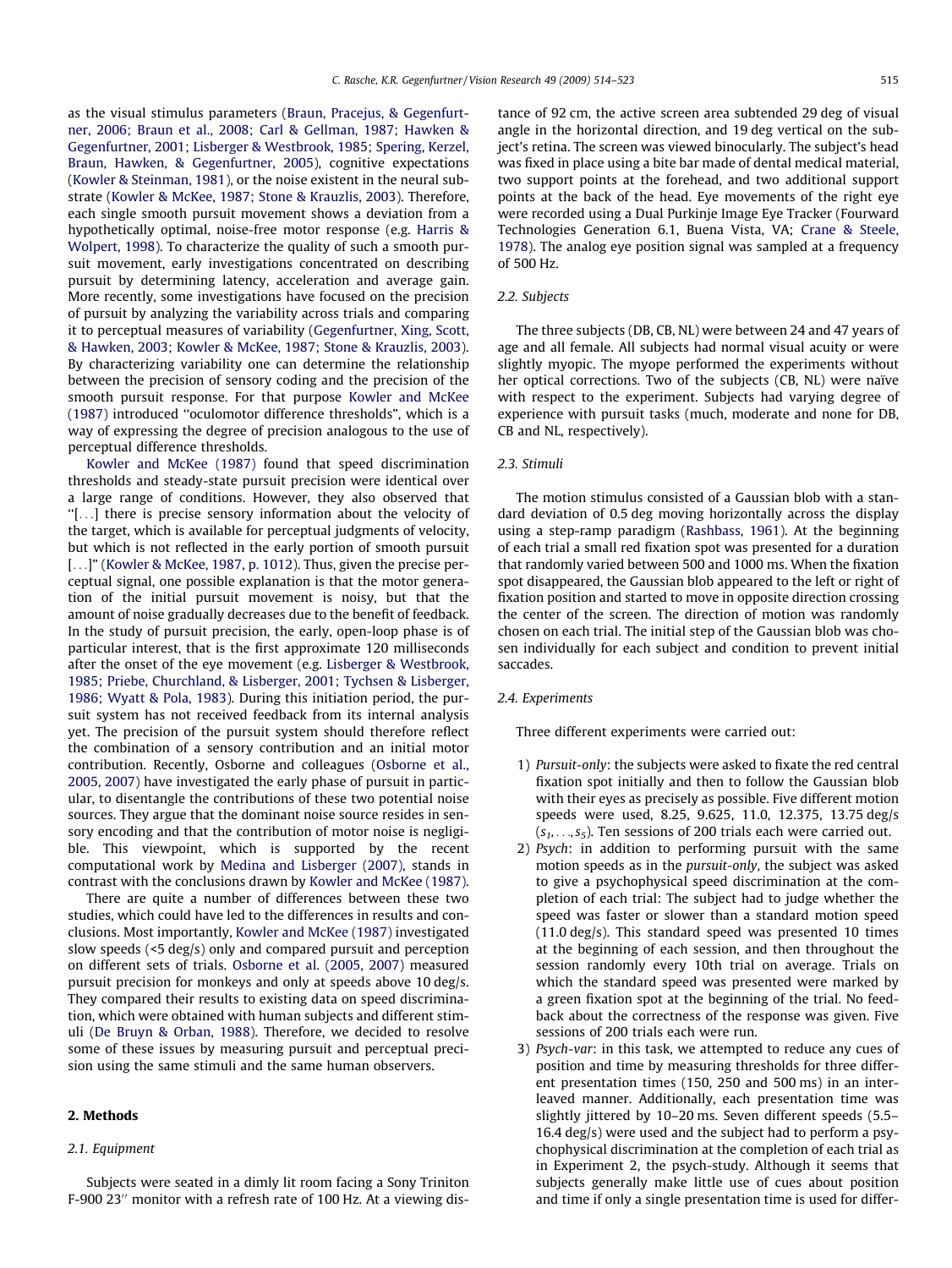<span id="page-2-0"></span>ent target speeds [\(de Bruyn & Orban, 1988; McKee, Silver](#page-8-0)[man, & Nakayama, 1986\)](#page-8-0), this experiment excluded the possibility that the distance traveled by the target is a helpful cue about speed. Five sessions of 200 trials each were run.

## 2.5. Eye movement analysis

The position trace was low-pass filtered with a Butterworth filter with cut off frequency of 60 Hz to reduce digitization noise. It was then differentiated to obtain a raw (horizontal) eye velocity using the difference across every 2nd sample. This velocity trace was then low-pass filtered with a Butterworth filter with cut off frequency 40 Hz to reduce tracker noise. This trace is denoted as  $v_i$ . An individual eye velocity trace in response to a given stimulus speed (e.g.  $v^{\mathfrak{s}=11.0}$ ) is denoted as  $v^{\mathfrak{s}=11.0}_{i}$  The eye velocity traces for a given stimulus speed (e.g.  $v^{s=11.0}$ ) were averaged:  $\bar{v}^s = 1/N\sum_{i=1}^{N} v_i^s$ . Traces containing a saccade during the analysis interval were discarded as well as traces which showed an absolute velocity value of larger than 2 deg/s during fixation. This served to exclude the rare trials with a saccade during the fixation period. Slow drift movements during fixation typically varied in speed between +1 and  $-1$  deg/s.

## 2.6. Signal detection analysis

Our goal was to determine how well the different stimulus velocities could be discriminated based on the eye movement records alone. To achieve this, we used the signal detection analysis employed by [Osborne et al. \(2007\)](#page-8-0). This involves calculating the signal-to-noise ratio, or d', at any instance in time t. d' is given by the average difference between two traces, for two given speeds  $s_a$  and  $s_b$ , divided by the average standard deviation  $\sigma$  of the same traces:

$$
d'_{s_a,s_b}(t) = (\bar{v}^{s_a}(t) - \bar{v}^{s_b}(t)) / (\sigma(t)). \qquad (1)
$$

In our experiments, the standard deviations for the different speeds were quite uniform, as can be seen in Fig. 1b. Therefore we improved our estimate of  $\sigma(t)$  by taking the average standard deviation across all speeds.

 $d'$  is a measure for the discriminability of two distributions and equals the square root of the signal-to-noise ratio [\(Green & Swets,](#page-8-0) [1966\)](#page-8-0). We calculated  $d'$  for all combinations of different speeds and at all points in time with respect to stimulus motion onset. For late points in time, the difference in means in eye speed is equal to the difference in stimulus speeds. Since the standard deviation of pursuit is constant during the steady state,  $d'$  is therefore proportional to the difference of stimulus speeds, ( $s_a - s_b$ ). When dividing  $d^\prime$  as a function of time by this difference, we obtain a function  $K(t)$  that turned out to be equal for all speed combinations. In other words,  $d'$  can be approximated by multiplying the function  $K(t)$  with the stimulus speed difference:  $d'(t)$  =  $K(t)(s_a - s_b)$ .

Psychophysical threshold is conventionally set to be the point where  $d'$  equals unity. Therefore, the speed difference corresponding to threshold at a given point in time t is equal to  $1/K(t)$ .

[Osborne et al. \(2007\)](#page-8-0) used an additional method to calculate threshold that takes into account correlations in eye speed error over time. This method involves estimating the inverse of the covariance matrix of eye speed errors, which is numerically unstable because of the high dimensionality of the matrix. [Osborne et al.](#page-8-0) [\(2007\)](#page-8-0) circumvented this problem by approximating the covariance matrix using its first three principal components. The first step is to obtain the noise vectors, e.g. for a given speed  $s = 1$ , a noise vector is formed by subtracting the average velocity trace from each individual velocity trace  $\delta_i = \nu_i^{\!s_a} - \bar{\nu}^{\!s_a}$ . Then, the covari-



Fig. 1. (a) Mean (horizontal) eye velocities  $\bar{v}$  in response to each motion stimulus speed for subject DB for experiment pursuit-only. Stimulus onset occurs at  $t = 0$  ms. Exact stimulus speeds are indicated by the horizontal gray markers at  $t = 600$ . (b) Standard deviation for each time unit of the corresponding velocity traces for each stimulus speed. The thick line is the average of the standard deviations.

ance matrix of those noise vectors is computed and its principal components are determined. Eigenvectors,  $\mathbf{u}_k$ , and Eigenvalues,  $\lambda_k$ , were then summed as follows,  $C_{ij}^{-1} \approx \sum_{k=1}^{3} \mathbf{u}_k \mathbf{u}'_k / \lambda_k$  which then was used to calculate the SNRe3:

$$
SNRe3_{s_a,s_b}(T) = \sum_{i=0}^{T} \sum_{j=0}^{T} C_{ij}^{-1} \delta_i \delta_j
$$
\n(2)

SNRe3 is then used to form K and threshold values as it was done above.

# 2.7. Psychometric and oculometric functions

Psychometric functions were estimated by calculating the proportion of ''faster" responses for each stimulus speed; functions were fitted with a Gaussian cumulative distribution function ([Wichmann & Hill, 2001](#page-9-0)). The (perceptual) difference threshold was determined as the standard deviation of the fitted cumulative Gaussian, which corresponds to an 84% probability of a faster response. To estimate oculometric functions [\(Kowler & McKee,](#page-8-0) [1987\)](#page-8-0), the oculometric discrimination decision was taken at  $t<sub>d</sub>$  = 250, 300, 350, 400, 450, 500, 550 and 600 milliseconds. For such a decision time  $t_d$ , the eye velocity  $v_i^s(t_d)$  was compared to the average eye velocity  $\bar{v}^{s=11.0}(t_d)$  and assigned a "faster" or "slower" response. Functions were fitted analogous to the psychometric functions, and (oculometric) difference thresholds were determined.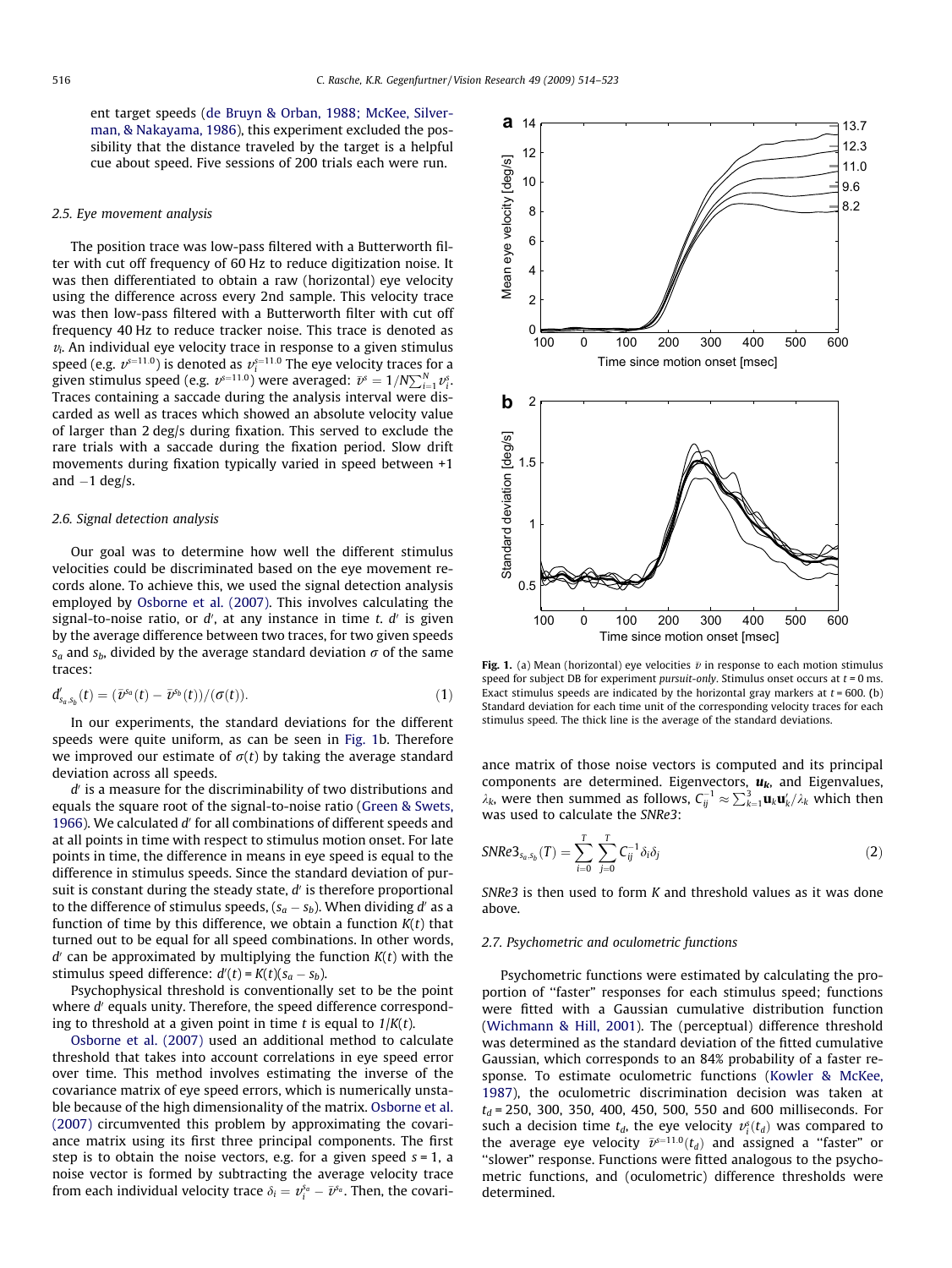#### <span id="page-3-0"></span>2.8. Eye tracker precision

In order to estimate the precision of smooth pursuit eye movements, the amount of variance contributed by the eye tracking equipment has to be estimated and subtracted. We used a model eye (Fourward Technologies, Buena Vista, VA) driven by an analog function generator outputting sinusoidal motion. The model eye moved from +4 deg to -4 deg and thus covered the range of viewing angles used in the experiments. The temporal frequency was set to 1 Hz, which generated eye speeds in the range from -25 deg/s to +25 deg/s. Processing of the artificial eye's traces was identical to ones obtained from the human eyes (see above). For each point of the sinusoidal cycle, the standard deviations of the corresponding eye speeds were determined. Standard deviation was fairly constant for all speeds and varied between 0.061 and 0.171 deg/s with a mean of 0.115 deg/s.

The measurements on the artificial eye present a lower bound on the amount of measurement noise. There are other potential noise sources that are unrelated to pursuit, such as slight head movements of the subjects. We tried to stabilize the observer's head as much as possible, by using a bite bar and a head support (see above). This makes us quite confident that our stability is nearly as good as in primate setups where a headpost is used. A comparison of the standard deviation of the eye speeds during fixation between our present data (see [Fig. 1\)](#page-2-0) and monkey data from [Osborne et al. \(2005\)](#page-8-0), their Fig. 3d supports this view. In both cases, the standard deviation of eye speeds during fixation was about 0.5 deg/s.

# 2.9. Open-loop interval

We estimated the duration of the open-loop interval using a method introduced by [Lisberger and Westbrook \(1985\)](#page-8-0) in monkeys. This involved a change in the speed of the pursuit target at the time of pursuit latency. All three subjects underwent two sessions of 200 step-ramp trials each. The paradigm was as above for the pursuit-only task, but in about 10% of randomly determined trials the speed of the pursuit target increased from 11 to 22 deg/s 130 ms after its motion had started. A comparison of the perturbed and unperturbed traces then indicates the time it takes for visual feedback to affect the eyes. This was the case 325 ms after stimulus motion onset for subject DB, 300 ms for subject NL, and 275 ms for subject CB. Thus, in close agreement with the data by Lisberger and colleagues [\(Lisberger & Westbrook, 1985; Tychsen & Lisberger,](#page-8-0) [1986\)](#page-8-0), the length of the open-loop interval is approximately equal to the latency of pursuit initiation.

# 3. Results

[Fig. 1](#page-2-0)a depicts the average eye velocity traces for one subject in response to the different stimulus speeds ranging from 8.2 to 13.7 deg/s. The eyes start to move approximately 150 ms after the onset of stimulus motion. There exist only minor differences in latency for this limited range of speeds. Average latencies for individual subjects were 155 ms for DB, 146 ms for NL and 154 ms for CB. The data represented in [Fig. 1](#page-2-0) were obtained in experiment 1 (pursuit-only) where the stimulus speeds were randomly selected within each session. In [Fig. 1b](#page-2-0), the standard deviation is shown for the same average curves plotted in [Fig. 1](#page-2-0)a. Variability is relatively small during the fixation period before the eyes start to move, and then again after the eyes have reached the phase of steady state during pursuit. If one expected a precise signal, the difference in the average eye-movement traces for the given set of speeds should be large, accompanied by a small standard deviation. Inspection of [Fig. 1](#page-2-0) indicates such a precise encoding of the stimulus speed from 400 ms onwards. In contrast, during the initiation period, roughly given by the period from 120 to 250 ms after stimulus motion onset, there is hardly any difference in the eye movement traces, whereas the standard deviation is fairly high.

# 3.1. Signal detection analysis

Fig. 2 illustrates the following steps to calculate exact thresholds. In Fig. 2a the d' values for all the different speed combinations



Fig. 2. Obtaining the thresholds. (a)  $d'$  For each set of speed pairs (differences of 1.4, 2.8, 4.2 and 5.6 deg/s) for observer DB computed using Eq. [\(1\)](#page-2-0) (point-wise SNR). (b) The corresponding K values for each speed difference for observer DB. (c) The corresponding thresholds  $(1/K)$  for all three subjects. The gray shaded bar indicates the end of the open-loop period for our observers.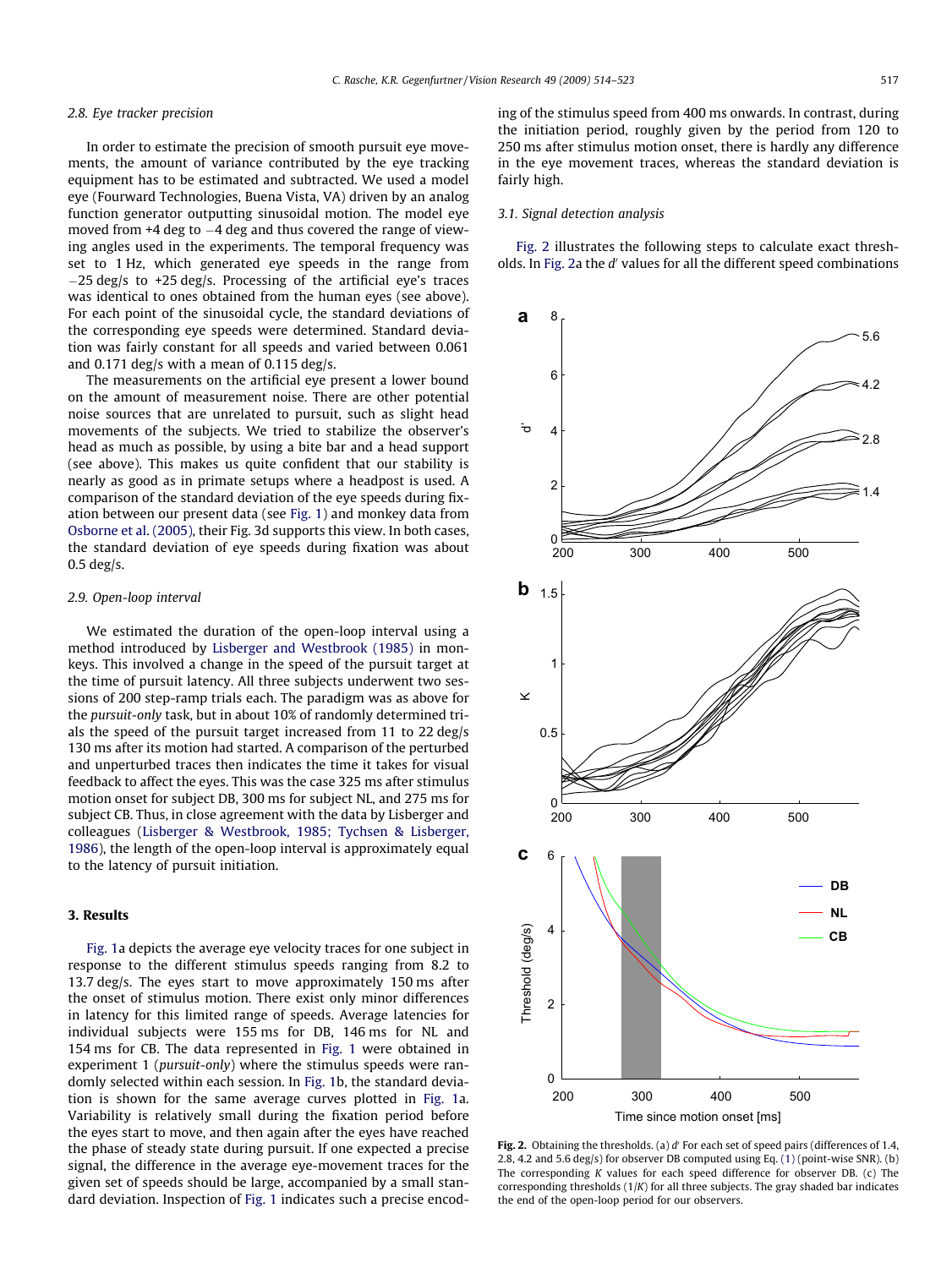are shown for observer DB. They start to differ from zero at about 200–250 ms, then increase steadily, and finally saturate at around 550 ms. Of course, discriminability increases with an increasing speed difference. When these values are normalized by the magnitude of the respective speed difference, shown in [Fig. 2b](#page-3-0) for observer DB, the resulting curves overlap to a large degree. Therefore, we averaged these curves to a single estimate of the function  $K(t)$ , whose inverse then indicates the threshold speed difference, shown in [Fig. 2c](#page-3-0) for all three observers. The estimates using the full covariance matrix did not differ in any systematic way from the simpler estimates and are not shown.

The end of the open-loop interval was between 275 and 325 ms after stimulus motion onset, and between 150 and 200 ms after pursuit onset for our observers. The threshold values obtained for pursuit at that point in time are on the order of 3–5 deg/s. This is substantially higher than reported threshold values for human speed discrimination, which is usually characterized by Weber fractions between 5% and 10% [\(Liu & Newsome, 2005; Nakayama,](#page-8-0) [1985; Purushothaman & Bradley, 2005; Sekuler, 1996; Verghese](#page-8-0)

[& McKee, 2006](#page-8-0)). This would correspond to thresholds of 0.55 to 1.1 deg/s for our standard speed of 11 deg/s. Therefore, it seems that in our experiments the precision of smooth pursuit at the end of the open-loop phase is lower than that of perceptual speed discrimination. However, speed discrimination depends on many parameters, and it would be problematic to directly compare thresholds from our pursuit experiments with psychophysical data from the literature. To investigate this issue more thoroughly, we will compare the results of our pursuit analysis with psychometric functions obtained with the same stimuli, and with oculometric functions calculated from the same eye traces as above.

# 3.2. Oculometric analysis

We analyzed our data using the methods introduced by [Kowler](#page-8-0) [and McKee \(1987\).](#page-8-0) Here, pursuit traces were used as a basis for so called ''oculometric" judgments, which can then be used to construct oculometric functions, analogous to the widely used psychometric functions. Fig. 3 compares the precision of the oculometric



Fig. 3. Comparison of oculometric (left graphs, a-c) and psychometric (right graphs, d-f) functions for Experiment 2 (psych) and Experiment 3 (psych-var), respectively. Oculometric functions are shown for analysis intervals of 300 ms (filled squares) and 450 ms (open circles), the psychometric functions for a stimulus presentation of 150 and 250 ms (filled squares and open circles): a and d, subject DB; b and e, subject CB; c and f, subject NL.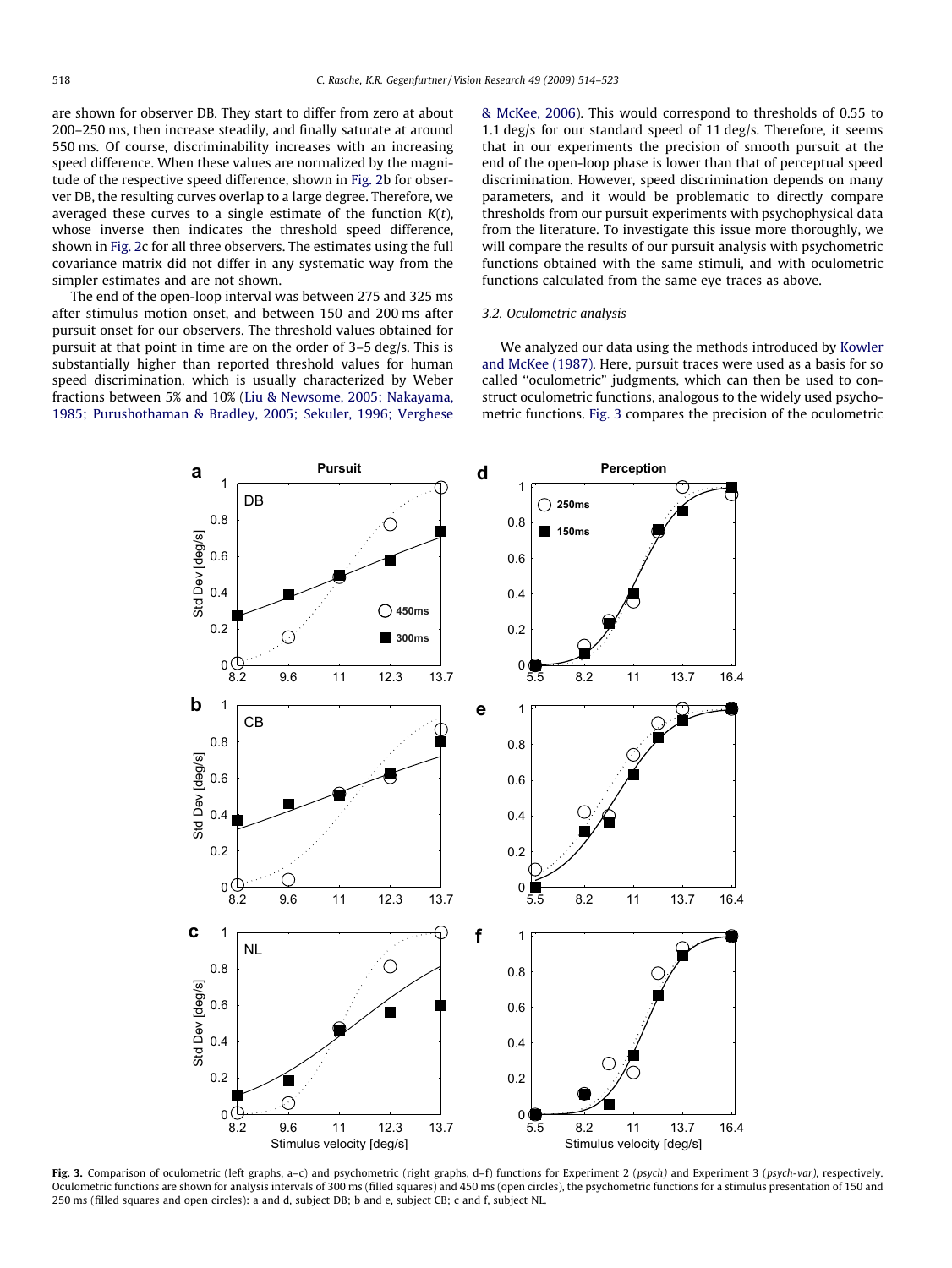<span id="page-5-0"></span>functions (left column) and psychometric functions (right column). The oculometric functions are shallow for a decision time of  $t_d$  = 300 ms (filled squares) and evidence the low precision at the end of the open-loop phase. They are steeper for a decision time of  $t_d$  = 450 ms (dashed) and reflect the high precision during steady-state pursuit, presumably due to the increased use of visual feedback. The psychometric functions for the presentation times of 150 and 250 ms (solid and dashed, respectively) do not differ systematically and have a slope whose magnitude is similar to the slopes of the oculometric functions for longer analysis intervals.

Fig. 4 shows the discrimination thresholds estimated from oculometric functions at different times since stimulus motion onset and from psychometric functions at different presentation durations. In the psychophysical experiments, different presentation durations were used between 150 ms and 1 s. As observed earlier by [Kowler and McKee \(1987\) and de Bruyn and Orban \(1988\)](#page-8-0), there is hardly any effect of presentation duration on the psychophysical thresholds.

The oculometric discrimination thresholds start at a value of larger than 5 deg/s at 200 ms after stimulus motion onset and then decrease to about 1 deg/s at 500 ms after stimulus motion onset (about 375 ms after pursuit onset).

There are several noteworthy aspects of the results shown in Fig. 4:

- 1. For all three observers, the pursuit variability for the initiation period, corresponding to the time period of up to 300 ms since stimulus motion onset, is substantially larger than the psychophysical variability at the shortest presentation duration of 150 ms.
- 2. For all three observers, pursuit variability does reach psychophysical thresholds for pursuit analysis intervals of 350– 450 ms after stimulus motion onset.
- 3. For longer intervals, pursuit precision becomes even better than perceptual performance, indicating that closed-loop pursuit can be more precise than perceptual judgments.

To discern the detailed dynamics, it is necessary to examine the very early part of the time interval after pursuit onset. During the open-loop phase, the whole pursuit variability is determined by the initial sensory estimate plus the noise added by the motor system. After the open-loop phase, visual feedback about retinal errors becomes available to control eye speed in a closed loop and sensory and motor contributions can no longer be decomposed. For the psychophysical judgments, we will consider only the estimates for the shortest time period (150 ms). In these experiments, no pursuit was initiated, which ensures that the eye speed signal cannot be used to improve the psychophysical judgments. Therefore, during the open-loop phase, the comparison of psychophysical and oculomotor variability allows us to estimate the relative magnitude of those noise sources over time. The observed pursuit variability can be regarded as the sum of three distinct noise sources, the sensory, the motor and the measurement noise source (eye tracker). The psychophysical performance reflects the magnitude of the sensory noise alone, if we assume that decision noise is negligible. The magnitude of the measurement noise was less than 0.2 deg/s, corresponding to a variance of 0.04 deg $^2$ /s $^2$ , which is negligible for our considerations. [Fig. 5](#page-6-0) shows the magnitude of the motor noise as  $N_{\rm motor}(t)$  = 1  $-$  Var $_{\rm psycho}(150)/{\rm Var}_{\rm pursuit}(t)$ .  $N_{\rm motor}(t)$ reflects an estimate of the relative contribution of the motor noise to the total pursuit variability at time t. At the end of the open-loop interval, indicated by the vertical short lines, the observed pursuit noise is much higher than the sensory noise. For all three observers, we estimate the motor noise at the end of the open-loop inter-



Fig. 4. Difference threshold measures as a function of time since stimulus motion onset for the three subjects. Pursuit: difference thresholds based on the oculometric functions from Experiment 1 (pursuit-only). Perception: difference thresholds based on the psychometric functions from Experiment 3 (psych-var): a, subject DB; b, subject CB; c, subject NL.

val to be above 50%. The point where psychophysical and oculometric thresholds are equal, is reached 100–200 ms later.

In [Fig. 6](#page-6-0) our data are also compared to published data from other labs. The pursuit and perceptual precisions from our study are compared to the pursuit precisions determined by [Kowler](#page-8-0) [and McKee \(1987\),](#page-8-0) their Fig. 12 and [Osborne et al. \(2007\)](#page-8-0), their Fig. 12b, and to the psychophysical thresholds measured by [de Bru](#page-8-0)[yn and Orban \(1988\), their Fig. 8.](#page-8-0) Psychophysical thresholds are plotted as a function of presentation duration. Pursuit precision is plotted relative to stimulus motion onset in [Fig. 6a](#page-6-0), and relative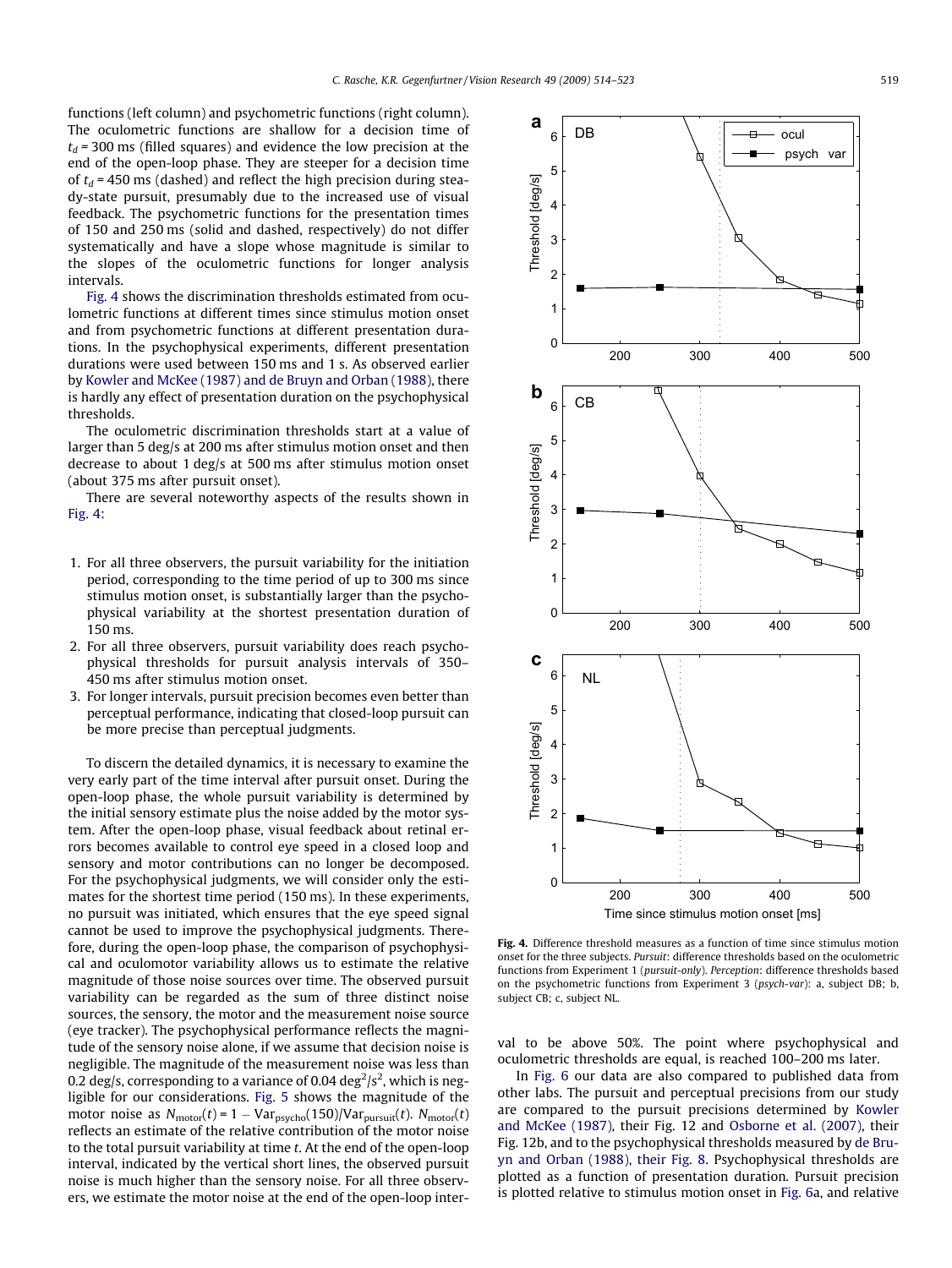<span id="page-6-0"></span>

Fig. 5. The proportion of motor noise in dependence of time since stimulus motion onset. Motor variability is 1 minus the variance from the psychometric functions divided by the variance of the oculometric function at the same time. Motor noise is shown for all three subjects, as well as their mean. The short vertical markers indicate the end of the open-loop phase for each observer.



Fig. 6. Comparison of variability measures from various studies expressed as fractional speed thresholds. The open-squares are the oculometric difference thresholds for observer DB from [Fig. 4.](#page-5-0) The filled squares are the psychometric difference thresholds for observer DB from [Fig. 4.](#page-5-0) The open circles describe human perceptual thresholds for a 16 deg/s speed discrimination experiment taken from [de Bruyn and Orban \(1988\)](#page-8-0). The diamond symbols (on the right) show oculometric difference thresholds from the study by [Kowler and McKee \(1987\)](#page-8-0), (p. 1010, 3.3 deg/s). The gray shaded area encloses worst and best monkey pursuit difference thresholds for a 20 deg/s stimulus from [Osborne et al. \(2007\), their Fig. 12b](#page-8-0). (a) Pursuit precision plotted relative to stimulus motion onset. (b) Pursuit precision plotted relative to pursuit onset. The pursuit thresholds from panel a were shifted leftwards by their latency.

to pursuit onset in Fig. 6b. All thresholds are expressed as Weber fractions, since the speeds used in the different studies differ to some degree. Our stimuli moved at 11 deg/s (center speed), the ones by [Osborne et al. \(2007\)](#page-8-0) at 20 deg/s, the ones by [de Bruyn](#page-8-0) [and Orban \(1988\)](#page-8-0) at 16 deg/s, and the ones by Kowler and McKee at 3.3 deg/s.

There is some agreement and some disagreement between the results from the different studies. Overall, the psychophysical data are in reasonably good agreement with each other and with other published data. For presentation durations of 150 ms or longer, thresholds are stable at a Weber fraction of 10–15%. There is a small increase in thresholds as the duration shortens to 50 ms. Only for extremely short presentations, velocity discrimination deteriorates substantially. There is also reasonable agreement between the asymptotic pursuit precision estimates of all three studies. The threshold values for the [Kowler and McKee \(1987\)](#page-8-0) study were a bit higher, presumably because the speed used in their experiment was quite low at 3.3 deg/s. Note that we report the data they obtained with a randomized motion direction. Their thresholds are lower for the case where the observer knew the direction of motion ahead of time, but the analysis of the time course of precision is contaminated in this case by anticipatory eye movements. The biggest difference in the data shown in Fig. 6 concerns the [Osborne et al. \(2007\)](#page-8-0) data. In their study, pursuit precision reached Weber fractions below 20% as early as 100 ms after pursuit onset. For our data, and for [Kowler and McKee](#page-8-0) [\(1987\),](#page-8-0) this was the case only 200–250 ms after pursuit onset. We will return to this crucial issue in the discussion section.

# 4. Discussion

Our results show that pursuit precision at the end of the initiation phase is significantly lower than perceptual precision for briefly presented stimuli. This represents strong evidence that pursuit variability during the initiation phase is not only determined by a sensory noise source, but also by a motor noise source to a large degree.

## 4.1. Comparison to earlier studies

Our experiments are most closely related to the studies by [Os](#page-8-0)[borne et al. \(2005, 2007\), Gegenfurtner et al. \(2003\) and Kowler](#page-8-0) [and McKee \(1987\),](#page-8-0) who all investigated the precision of smooth pursuit eye movements. Most recently, [Osborne et al. \(2005,](#page-8-0) [2007\)](#page-8-0) argued that sensory noise alone contributes to the variability of pursuit initiation. Their arguments are based on computational analyses and experimental findings. Analytically, they found three significant eigenvectors for smooth pursuit during the initiation phase, which explain more than 90% of the variance of the pursuit traces in scale, direction and latency. According to [Osborne et al.'s](#page-8-0) [viewpoint \(2005\)](#page-8-0), these represent ''sensory parameters", and therefore little noise is supposed to be added during motor processing. Experimentally, and more importantly, they argue that the variability they observed closely matches sensory variability determined in earlier studies. We think that the argument about speed, direction, and latency being sensory rather than motor by definition cannot be resolved by any of the data at hand.

There are, however, several objections concerning the degree of variability. First, [Osborne et al. \(2005, 2007\)](#page-8-0) did not measure psychophysical speed discrimination thresholds in their observers for their stimuli. It is always problematic to compare results across conditions from different studies, and in this case it also involved a comparison across species. Second, the agreement observed by [Osborne et al. \(2005, 2007\)](#page-8-0) appears loose. Human thresholds are typically on the order of 5–15% (e.g. 7% in the study by [de Bruyn](#page-8-0)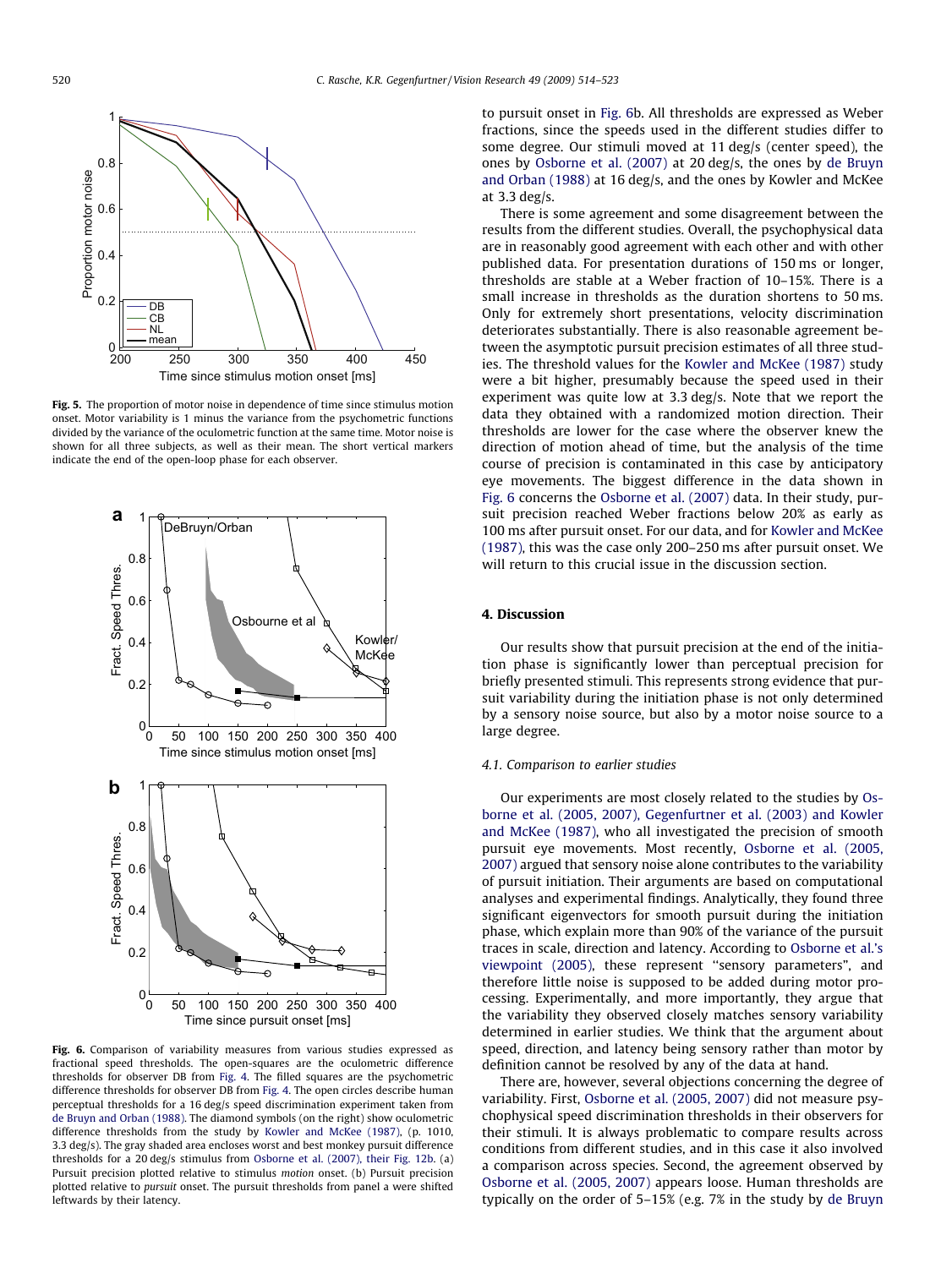[& Orban, 1988](#page-8-0)). The pursuit variability for monkeys measured by [Osborne et al. \(2005\)](#page-8-0) at the end of the initiation phase was on average 15.4%. This is twice as high as the perceptual thresholds the authors referred to, and the exceeding amount could be interpreted as deriving from a motor source. That there is a possibility of a motor contribution can be seen even in the data presented in [Osborne et al. \(2007\)](#page-8-0), since the motor variability decreases substantially after the end of the open-loop phase. During the initiation phase (until about 225 ms after target motion onset) of the eye movement traces, they found variability in speed that corresponds to Weber fractions between 11.2% and 18.1%. In [Osborne](#page-8-0) [et al. \(2007\), their Table 2](#page-8-0) the analysis was also performed for a larger time interval of 350 ms after target motion onset, for which they observed Weber fractions ranging from 6.3% to 13.3%. On average, there was a reduction in the Weber fraction from 13% to 10% between these two time intervals, indicating that pursuit precision does significantly improve during the period after the end of the open-loop phase. This improvement could be due to sensory feedback, but it could also be a reduction of the motor noise, a reduction in sensory noise, or a combination of everything.

It is true that the time course of the reduction in oculomotor and psychophysical thresholds appears quite similar when looking at [Fig. 6](#page-6-0). However, it is difficult to evaluate the exact time courses. Both types of thresholds decrease from infinity to their asymptotic values over a short period of time of about 100–150 ms, and it is quite difficult to discriminate between different decay constants. This is particularly true because the steepest part of the decay is based on data points that are associated with a large variability. Furthermore, it is troublesome to estimate the psychophysical speed discrimination thresholds at extremely short presentation durations because stimulus onset and offset transients would dilute the motion signal, while pursuit is only affected by onset transients. This would lead to an underestimation of the perceptual speed discrimination thresholds at short presentation durations.

But the problem is more fundamental. One possibility to achieve such a similarity in time courses is to have sensory noise only, in which case motor noise would be zero. However, the same identical time courses would arise if sensory noise decreases relatively fast to a low value, while motor noise decreases more slowly, but with a similar time course. In other words, since the oculometric thresholds are determined by the sum of sensory and motor noise, it cannot be decided whether any of the two terms is zero. In our opinion, the large delay with which oculometric thresholds are decreasing argue in favor of a significant motor contribution.

Our results do agree quite well with the earlier experiments by [Kowler and McKee \(1987\),](#page-8-0) as shown in [Fig. 5](#page-6-0), and with the psychophysical experiments by [de Bruyn and Orban \(1988\)](#page-8-0). Irrespective of whether the performance of the monkey observers of [Osborne](#page-8-0) [et al. \(2005, 2007\)](#page-8-0) matches perceptual performance, it is evident that the pursuit variability of monkeys decreases more rapidly than that of the human observers. The curves in [Fig. 6](#page-6-0) for these two cases are about 100–150 ms apart. There are several possible reasons. We used a single target spot in our study, moving at a speed of 10 deg/s. This is the target speed and stimulus where the monkey observers of [Osborne et al. \(2007\)](#page-8-0) show major interindividual differences. Thresholds at the end of the open-loop phase are at 15% for one of their monkeys, but fairly high at 30% and 40% for the other two monkeys (their Fig. 10D). This is not very different from our human observers. However, without knowledge of the perceptual thresholds of these monkeys, the whole issue remains very speculative. Another possibility is a species difference between monkeys and humans in the processing time of speed information for pursuit. Alternatively, it could be imagined that the highly practiced monkeys became faster and more precise at their tasks through sensorimotor learning. Setting the correct explanation aside, the discussed issues highlight the need to measure pursuit and perception in the same observers.

## 4.2. Comparison to other motor tasks

While the above mentioned studies were concerned with pursuit eye movements and speed discrimination, there have been a larger number of studies concerned with other visuo-motor behavior, such as reaching or pointing movements, saccadic eye movements, or the direction of pursuit eye movements.

[van Beers et al. \(2004\)](#page-9-0) modeled the movement variability of manual pointing movements to visual targets. Most notably, they observed that the direction of such movements varied with the eccentricity of the targets, implying that execution noise rather than planning noise dominates movement variability. Overall, they estimated that sensory noise contributes less than a third of the total variance, with most of it stemming from execution noise. Contrary to that conclusion, [Churchland et al. \(2006\)](#page-8-0) measured in monkeys that at least 50% of central planning noise contributed to movement speed variability of reaching movements. However, they measured the variability of movement speed with stationary targets. There was no physical variability of the stimulus and consequently no sensory variability. This raises the question why the motor system should minimize the variability of the movement speed for a task for which this quantity is irrelevant. Two other studies compared sensory and motor variability in pointing tasks ([Gegenfurtner & Franz, 2007; Ma-Wyatt & McKee, 2006; Ma-Wyatt](#page-8-0) [& McKee, 2007](#page-8-0)). Both of them show that sensory precision is not the only factor limiting performance in pointing, and that visual feedback during a movement greatly reduces motor endpoint variability. Since movements of the arm and hand take a relatively long time to execute, this feedback might play an important role when executing such movements.

Saccadic eye movements are much faster than hand movement and are truly ballistic. It has been shown by [Aitsebaomo and Bedell](#page-8-0) [\(1992\)](#page-8-0) that saccades and perception share some common processing when the presentation duration of saccadic targets is changed. [Van Beers \(2007\)](#page-9-0) modeled saccadic endpoint variability and estimated that about half of the noise is caused by sensory variability.

For pursuit eye movements, not only the speed parameter has been studied, but also the direction parameter. Typically, an excellent agreement has been found for pursuit direction and perceptual direction judgments [\(Beutter & Stone, 2000, 1998; Krauzlis &](#page-8-0) [Stone, 1999; Osborne et al., 2005; Stone, Beutter, & Lorenceau,](#page-8-0) [2000; Stone & Krauzlis, 2003\)](#page-8-0). Just as in the case for speed, [Osborne](#page-8-0) [et al. \(2005, 2007\)](#page-8-0) argue that the precision is determined by sensory noise alone. While the trial-by-trial correlation in pursuit direction and perceived direction observed by [Stone and Krauzlis](#page-9-0) [\(2003\)](#page-9-0) supports this argument, their analysis was in fact based on the analysis of pursuit during the steady-state interval, starting 300 ms after pursuit onset. They do not report how pursuit thresholds would change at shorter analysis intervals, but inspection of their figures seems to indicate much larger direction thresholds during pursuit initiation. Perceptually, direction thresholds reach asymptotically low values for even shorter presentation durations than velocity thresholds [\(de Bruyn & Orban, 1988](#page-8-0)).

## 4.3. Neural substrates

Both perception and pursuit do rely on the time course by which the relevant information is provided through neuronal computations. It is known that extrastriate cortical area MT is involved in the processing of visual motion, and that signals generated in area MT are used in the control of smooth pursuit eye movements ([Lisberger & Movshon, 1999; Newsome & Paré, 1988\)](#page-8-0). It is the first area along the visual pathway to exhibit signs of speed tuning,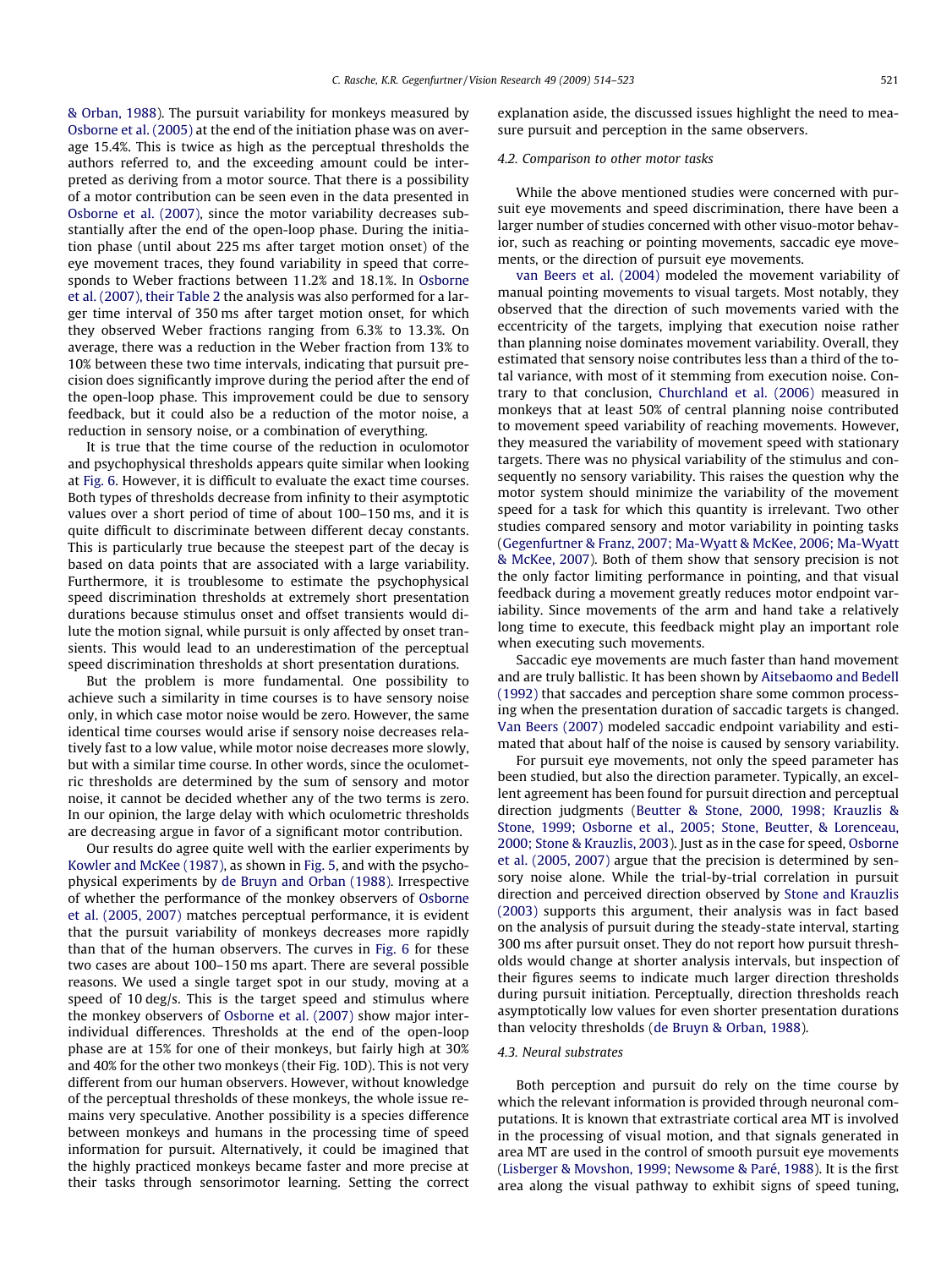<span id="page-8-0"></span>rather than separable responses to spatial and temporal frequencies that are encountered in V1, V2 and V3 (e.g. Heeger, Simoncelli, & Movshon, 1996; Priebe, Lisberger, & Movshon, 2006). It has also been demonstrated that responses of MT neurons can be used to signal speed differences close to perceptual thresholds (Nover, Anderson, & DeAngelis, 2005). An issue that has not been resolved so far is how much time MT neurons require to signal speed reliably. Since single neurons are not capable to specify speed in a manner that is independent of other stimulus parameters such as contrast or direction, a population response has to be formed and read out (Clifford & Ibbotson, 2002; Lisberger & Movshon, 1999). A further argument for a population code of speed is the time course of information build-up about motion direction in area MT. Osborne, Bialek, and Lisberger (2004) have shown that individual MT neurons can signal very little information about direction of motion, but that most of the information is contained in the first few spikes. Further temporal integration is hampered by strong temporal correlations. While MT neurons do have exceptionally short latencies of 50 ms or less (Lisberger & Movshon, 1999; Vanni et al., 2004), at least one additional processing step is necessary to obtain a precise estimate of speed. Our results in humans suggest that it takes at least 400 ms after stimulus onset until this level of precision is reached in the motor output. The question that is difficult to answer is whether it takes such a long time to reach a precise sensory estimate of speed. To us, this seems unlikely, given that the population response in area MT contains precise speed information at latencies of less than 100 ms. Alternatively, other sources of noise could deteriorate precise motor planning, which in turn would require feedback to achieve maximum precision during motor execution.

Of course, a definitive answer to these questions could only be given if pursuit variability and neuronal variability are compared in the different brain areas which are involved in transforming a sensory speed estimate into a pursuit output. Recently, Lisberger and colleagues (Medina & Lisberger, 2007; Schoppik, Nagel, & Lisberger, 2008) have presented data from recordings in the cerebellum and in the pursuit region of the frontal eye fields. Their result seem to indicate that there is remarkable little noise downstream from the cerebellum, but at the cortical level it is difficult to disambiguate the amount of motor noise from assumptions about the number of neurons involved in controlling pursuit at a particular instance of time.

## Acknowledgments

We would like to thank Doris Braun, Anna Montagnini, Alexander Schütz, Miriam Spering and Konrad Körding for helpful discussions. This work was supported by the Deutsche Forschungsgemeinschaft research group ''Perception and Action" FOR 560 (Ge 879/7).

#### References

- Aitsebaomo, A. P., & Bedell, H. E. (1992). Psychophysical and saccadic information about direction for briefly presented visual targets. Vision Research, 32, 1729–1737.
- Beutter, B. R., & Stone, L. S. (1998). Human motion perception and smooth eye movements show similar directional biases for elongated apertures. Vision Research, 38(9), 1273–1286.
- Beutter, B. R., & Stone, L. S. (2000). Motion coherence affects human perception and pursuit similarly. Visual Neuroscience, 17, 139–153.
- Braun, D. I., Pracejus, L., & Gegenfurtner, K. R. (2006). Motion aftereffect elicits smooth pursuit eye movements. Journal of Vision, 6, 671–684.
- Braun, D. I., Mennie, N., Rasche, C., Schütz, A. C., Hawken, M. J., & Gegenfurtner, K. R. (2008). Smooth pursuit eye movements to isoluminant targets. Journal of Neurophysiology, 100, 1287–1300.
- Carl, J. R., & Gellman, R. S. (1987). Human smooth pursuit: Stimulus-dependent responses. Journal of Neurophysiology, 57, 1446–1463.
- Churchland, M. M., Afshar, A., & Shenoy, K. V. (2006). A central source of movement variability. Neuron, 52, 1085–1096.
- Crane, H., & Steele, C. (1978). Accurate three dimensional eye tracker. Applied Optics, 17, 691–705.
- Clifford, C. W., & Ibbotson, M. R. (2002). Fundamental mechanisms of visual motion detection: Models, cells and functions. Progress in Neurobiology, 68, 409–437.
- de Bruyn, B., & Orban, G. (1988). Human velocity and direction discrimination measured with random dot patterns. Vision Research, 28, 1323–1335.
- Gegenfurtner, K., Xing, D., Scott, B., & Hawken, M. (2003). A comparison of pursuit eye movement and perceptual performance in speed discrimination. Journal of Vision, 3, 865–876.
- Gegenfurtner, K. R., & Franz, V. H. (2007). A comparison of localization judgments and pointing precision. Journal of Vision, 31, 1–12.
- Green, D. M., & Swets, J. A. (1966). Signal detection theory and psychophysics. John Wiley and Sons, Inc.
- Harris, C. M., & Wolpert, D. M. (1998). Signal-dependent noise determines motor planning. Nature, 394, 780–784.
- Hawken, M., & Gegenfurtner, K. (2001). Pursuit eye movements to second-order motion targets. Journal of the Optical Society of America A, 18, 2282–2296.
- Heeger, D. J., Simoncelli, E. P., & Movshon, J. A. (1996). Computational models of cortical visual processing. Proceedings of the National Academy of Science USA, 93, 623–627.
- Kowler, E., & McKee, S. (1987). Sensitivity of smooth eye movement to small differences in target velocity. Vision Research, 27, 993–1015.
- Kowler, E., & Steinman, R. M. (1981). The effect of expectations on slow oculomotor control – III. Guessing unpredictable target displacements. Vision Research, 21, 191–203.
- Krauzlis, R. J., & Stone, L. S. (1999). Tracking with the mind's eye. Trends in Neuroscience, 22, 544–550.
- Lisberger, S. G., Morris, E. J., & Tychsen, L. (1987). Visual motion processing and sensory-motor integration for smooth pursuit eye movements. Annual Review of Neuroscience, 10, 97–129.
- Lisberger, S. G., & Movshon, J. A. (1999). Visual motion analysis for pursuit eye movements in area MT of macaque monkeys. Journal of Neuroscience, 19, 2224–2246.
- Lisberger, S. G., & Westbrook, L. E. (1985). Properties of visual inputs that initiate horizontal smooth pursuit eye movements in monkeys. Journal of Neuroscience, 5, 1662–1673.
- Liu, J., & Newsome, W. T. (2005). Correlation between speed perception and neural activity in the middle temporal visual area. Journal of Neuroscience, 25, 711–722.
- Ma-Wyatt, A., & McKee, S. P. (2007). Visual information throughout a reach determines endpoint precision. Experimental Brain Research, 179(1), 55–64.
- Ma-Wyatt, A., & McKee, S. P. (2006). Initial visual information determines endpoint precision for rapid pointing. Vision Research, 46(28), 4675–4683.
- Medina, J. F., & Lisberger, S. G. (2007). Variation, signal, and noise in cerebellar sensory-motor processing for smooth-pursuit eye movements. Journal of Neuroscience, 27(25), 6832–6842.
- McKee, S. P., Silverman, G. H., & Nakayama, K. (1986). Precise velocity discrimination despite random variations in temporal frequency and contrast. Vision Research, 26(4), 609–619.
- Nakayama, K. (1985). Biological image motion processing: A review. Vision Research, 25, 625–660.
- Newsome, W. T., & Paré, E. B. (1988). A selective impairment of motion perception following lesions of the middle temporal visual area (MT). Journal of Neuroscience, 8, 2201–2211.
- Nover, H., Anderson, C. H., & DeAngelis, G. C. (2005). A logarithmic, scale-invariant representation of speed in macaque middle temporal area accounts for speed discrimination performance. Journal of Neuroscience, 25, 10049–10060.
- Osborne, L. C., Bialek, W., & Lisberger, S. G. (2004). Time course of information about motion direction in visual area MT of macaque monkeys. Journal of Neuroscience, 24, 3210–3222.
- Osborne, L. C., Lisberger, S. G., & Bialek, W. (2005). A sensory source for motor variation. Nature, 437, 412–416.
- Osborne, L. C., Hohl, S. S., Bialek, W., & Lisberger, S. G. (2007). Time course of precision in smooth-pursuit eye movements of monkeys. Journal of Neuroscience, 27, 2987–2998.
- Pola, J., & Wyatt, H. J. (1991). Smooth pursuit: response characteristics, stimuli and mechanisms. In R. H. S. Carpenter (Ed.), Eye movements. Basingstoke, HA: Macmillan Press.
- Priebe, N. J., Churchland, M. M., & Lisberger, S. G. (2001). Reconstruction of target speed for the guidance of pursuit eye movements. Journal of Neuroscience, 21, 3196–3206.
- Priebe, N. J., Lisberger, S. G., & Movshon, J. A. (2006). Tuning for spatiotemporal frequency and speed in directionally selective neurons of macaque striate cortex. Journal of Neuroscience, 26, 2941–2950.
- Purushothaman, G., & Bradley, D. C. (2005). Neural population code for fine perceptual decisions in area MT. Nature Neuroscience, 8, 99–106.
- Rashbass, C. (1961). The relationship between saccadic and smooth tracking eye movements. Journal of Physiology, 159, 326–338.
- Schoppik, D., Nagel, K. I., & Lisberger, S. G. (2008). Cortical mechanisms of smooth eye movements revealed by dynamic covariations of neural and behavioral responses. Neuron, 58, 248–260.
- Sekuler, R. (1996). Motion perception: A modern view of Wertheimer's 1912 monograph. Perception, 25, 1243–1258.
- Spering, M., Kerzel, D., Braun, D. I., Hawken, M. J., & Gegenfurtner, K. R. (2005). Smooth pursuit eye movements at low stimulus contrast. Journal of Vision, 5, 455–465.
- Stone, L. S., Beutter, B. R., & Lorenceau, J. (2000). Visual motion integration for perception and pursuit. Perception, 29, 771–787.